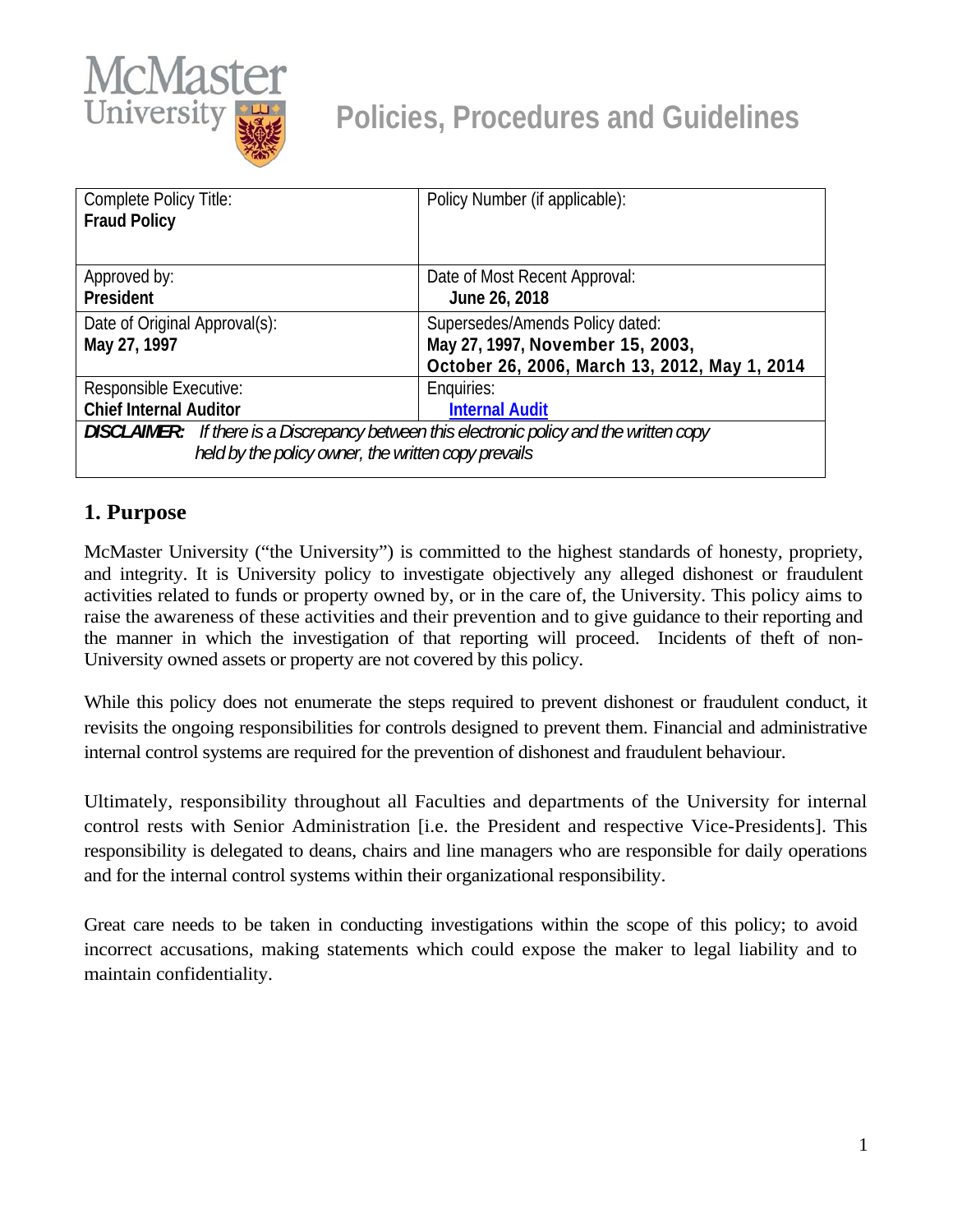### **Fraud Policy**

## **2. Scope**

This policy applies to all faculty, employees, students, independent contractors, and any other individuals granted access to institutional assets or resources (each an "Individual" and collectively, "Individuals").

## **3. Definition**

**3.1 Fraud**: is any intentional act or omission designed to deceive others, resulting in the victim [i.e., the University] suffering a loss and/or the perpetrator achieving a gain. For clarification, this could include any act characterized by certain types of theft involving for example, deceit, concealment, or violation of trust. Frauds are perpetrated by parties to obtain money, property, or services; to avoid payment or loss of services; or to secure personal or business advantage.

## **4. Policy**

- **4.1** Administrators at all levels of management are responsible for establishing and maintaining a control framework that reasonably prevents and detects Fraud. Where managers do not have the expertise to evaluate internal control, they are encouraged to call on support from Internal Audit.
- **4.2** All Individuals, are responsible for reporting directly to either the Chief Internal Auditor, Director Security Services or the Director Employee/Labour Relations or their delegates when, in good faith, they have a reasonable basis for believing that Fraud may have occurred, or is occurring (see paragraphs 5.3 and 5.4 for example situations of Fraud).
- **4.3** In order to provide for anonymity in such reporting, an individual may choose to contact EthicsPoint Safe Disclosure at 888–493–1864, or their web site at https://secure.ethicspoint.com/domain/en/report\_custom.asp?clientid=15480 , who in turn will anonymously refer the matter to Internal Audit for investigation.
- **4.4** An Individual who makes a report in good faith per paragraph 4.2 or 4.3 will not be subject to retribution or reprisal of any kind solely for making such a report. Reprisals or threats of reprisal will be subject to sanctions under the appropriate policy as circumstances dictate. If the Individual making the report is the perpetrator or co-perpetrator of the Fraud, this act of selfreporting will be considered a mitigating factor in any remedial or disciplinary decision.
- **4.5** Reports or allegations of conduct that fall outside the scope of paragraph 3.1 will be addressed in accordance with other existing University policies and guidelines, as applicable. Allegations that are deemed to relate to the misuse of research funding will proceed in accordance with the Research Integrity Policy. This could mean that an investigation under the Fraud Policy could take place at the discretion of the Academic Integrity Officer in co-ordination with the Vice-President (Administration).

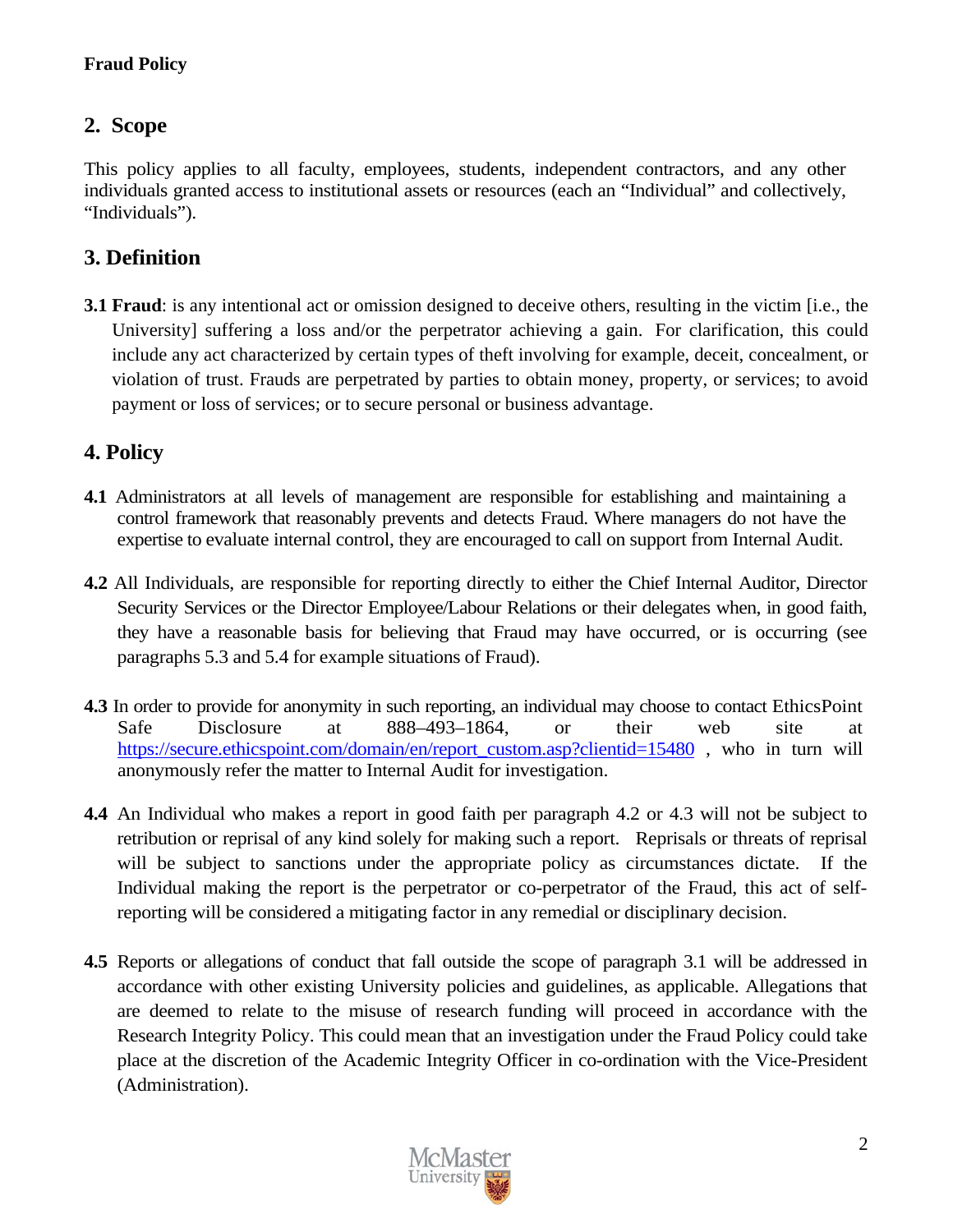The Vice President (Administration) and the Assistant Vice-President (Administration) and Chief Financial Officer must be notified of reports of Fraud when received, including all allegations of misuse of research funds, since they are required to attest annually to frauds at the University and are responsible for the effectiveness of internal control. The Academic Integrity Officer is responsible to notify the Vice-President (Administration), the Vice-President (Research) and the Chief Financial Officer of potential frauds reported under the Research Integrity Policy.

- **4.6** The Vice-President (Administration) is responsible for directing the process of addressing fraud investigations.
- **4.7** Investigations shall be conducted responsibly, in a manner that is respectful of individuals and that ensures appropriate and acceptable evidence is obtained. Collection of evidence, including University information and assets, may be required in some situations. Authority to collect evidence for an internal investigation may only be granted by the Vice-President (Administration) or the Vice-President (Academic) upon written request. Documenting reported activities provides a sound foundation for the following:
	- Removal of wrong-doing from the University;
	- Determining appropriate human resource actions and correcting internal control deficiencies identified;
	- Appropriate judicial/arbitral action when warranted by the facts;
	- Filing of fidelity bond claims; and,
	- Commencement of civil litigation seeking recovery.
- **4.8** This policy supersedes all other University policies and guidelines with respect to the collection of evidence for internal investigation(s).
- **4.9** The Chief Internal Auditor shall review this policy every two years; the outcome of the review shall be reported to the Vice-President (Administration), the President and the Audit Committee.
- **4.10** The President is responsible for approval of this policy. The Audit Committee of the Board of Governors shall be advised of any changes to this policy.

## **5. Investigations – Responsibility and Process**

**5.1** Internal investigations will be conducted using a cross-functional case management approach with Internal Audit, Security Services, Human Resources, the Vice-President (Administration) and other subject matter experts as may be consulted depending on the situation.

For investigations involving potential research misconduct (e.g. misrepresentation to funding agencies, mismanagement or misuse of research funds), the matter will be referred to the Academic Integrity Officer and the investigation will proceed under the terms of the Research Integrity Policy.

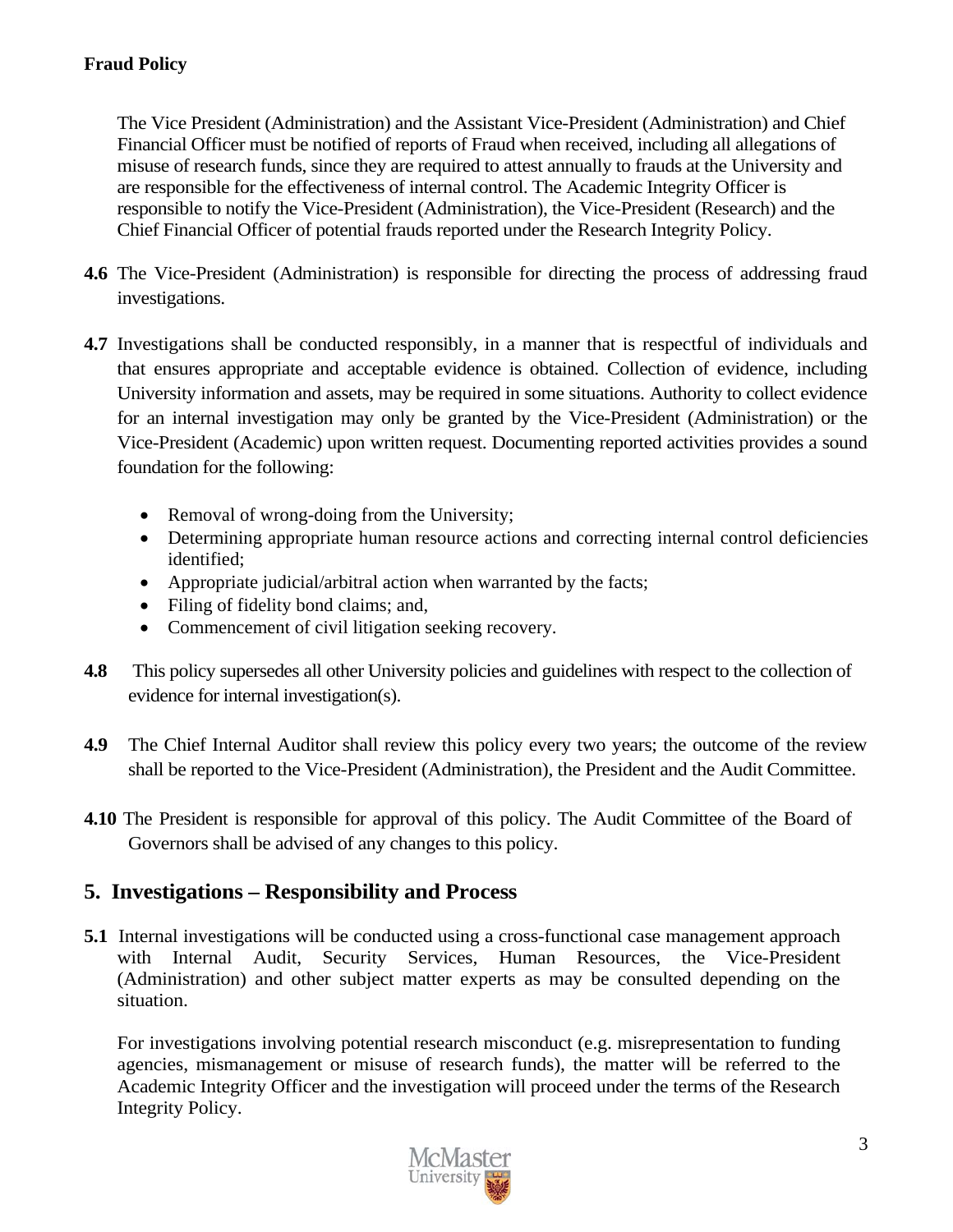#### **Fraud Policy**

Under that policy, it is possible that an investigation under the Fraud Policy is decided upon, or that an audit investigation by Internal Audit at the discretion of the Vice-President (Administration) will be undertaken.

- **5.2** Upon receipt of a report per paragraphs 4.2 or 4.3, the Chief Internal Auditor, Director Security Services and the Director Employee/Labour Relations or their delegates, as the case may be, will consult with each other and with the Vice-President (Administration) for the purposes of determining the appropriate course of action including which Office(s) will conduct the investigation, if any. The Chief Internal Auditor, Director Security Services and Director Employee/Labour Relations, in consultation with the Vice-President (Administration), at initial receipt of a report, or at any point during any internal investigation, may choose to involve local police services if the evidence reveals activity that may constitute an offence under the *Criminal Code*. If local police services are to be involved, the Director Security Services will be responsible for doing so after discussion with the Vice-President (Administration) and will remain the point of contact with the local police on behalf of the University until the matter at issue has been concluded.
- **5.3** Internal Audit shall be responsible for conducting internal investigations that require accounting and/or auditing knowledge including but not limited to situations where there has been an allegation of: financial misappropriation or mismanagement; conflict of interest; and/or falsification or alteration of University financial records. Allegations of research financial mismanagement made to the Academic Integrity Officer may be referred to Internal Audit through the Vice-President (Administration).
- **5.4** Security Services shall be responsible for conducting internal investigations where the reported allegations, if true, would constitute an offence under the *Criminal Code* including, but not limited to situations where there has been an allegation of: bribes; burglaries; thefts of University Property and, unlawful use of confidential information.
- **5.5** Employee/Labour Relations shall be responsible for conducting internal investigations that are normally outside the scope of paragraphs 5.3 and 5.4 and which may result in remedial or disciplinary action being taken against an employee. Employee/Labour Relations will be involved in all investigations related to Individuals who are members of a union.
- **5.6** Notwithstanding 5.3, 5.4, and 5.5, two or all of Internal Audit, Security Services and Employee/Labour Relations may have joint responsibility for conducting an internal investigation. In consultation with the Vice-President (Administration), it may be determined appropriate to engage a third party to complete an investigation into an alleged violation of this policy.
- **5.7** Should a Vice-President, the President, or Chief Internal Auditor be the subject(s) of an investigation, then the Chair of the Audit Committee will assume responsibility for any investigation as well as the responsibilities that would have fallen to the Vice-President (Administration) under this policy.

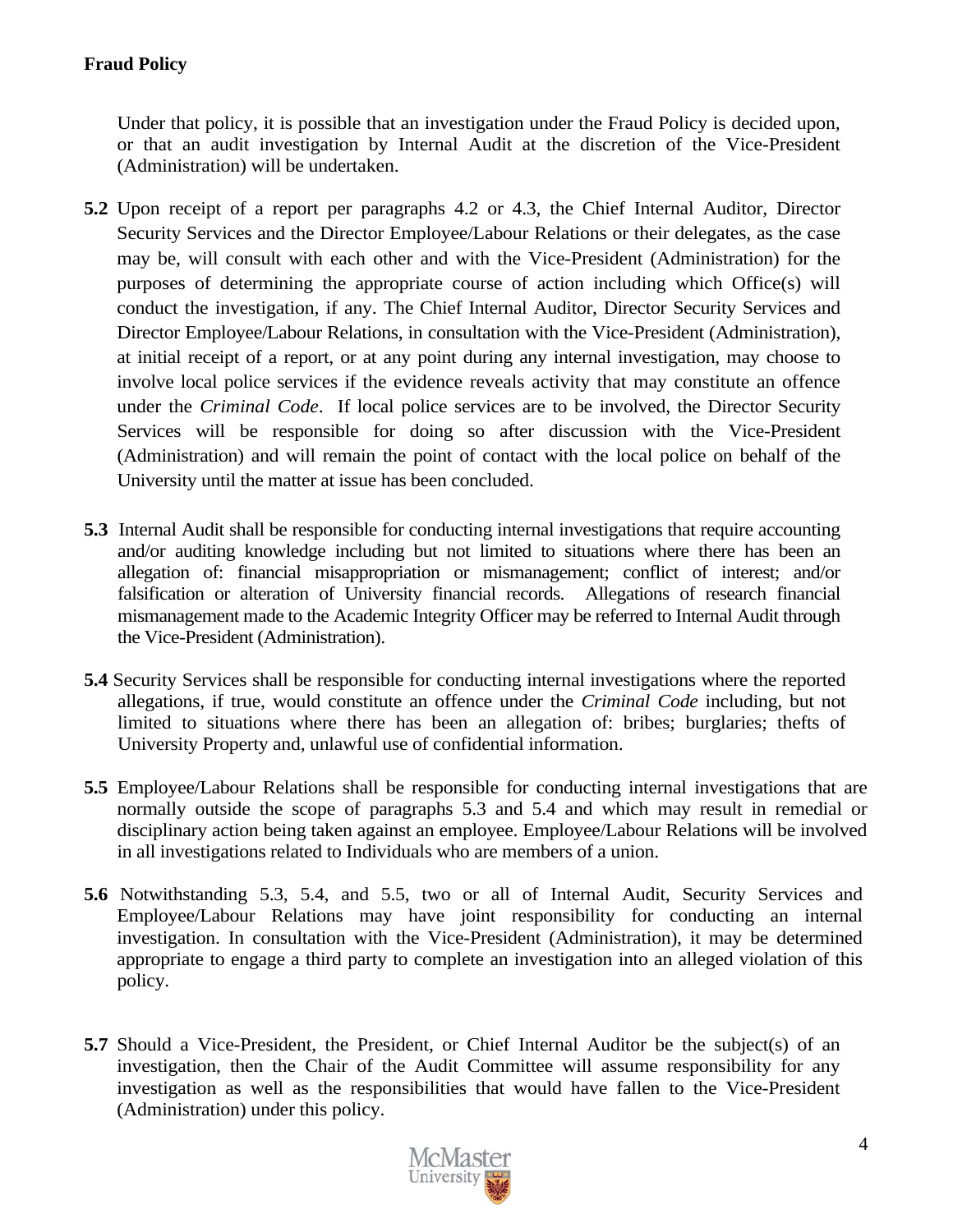#### **Fraud Policy**

- **5.8** During an investigation, Internal Audit, Security Services or Employee/Labour Relations, as the case may be, may contact and interview any Individual as deemed necessary to the investigation.
- **5.9** Except as may be authorized by the Chief Internal Auditor, Director Security Services, Director Employee Labour Relations, or by the Vice-President (Administration), no Individual shall:
	- Conduct investigations or interviews under this policy;
	- Contact the subject(s) of an investigation for any reason related to the alleged Fraud;
	- Discuss any facts, suspicions or allegations associated with an investigation with anyone; or,
	- Make any offer or arrangements to establish a repayment program or payment to rectify any loss of University funds or retrieval of University assets.
- **5.10** During the course of an internal investigation, interim measures such as placing an employee on administrative leave or modification of employment duties may occur. Interim measures may be implemented after review and approval by the Vice-President (Administration), the Provost and Vice-President (Academic) or the Vice-President (Research), as appropriate to the case. Interim measures shall not be construed as evidence of either a finding or non-finding of violation of this policy.
- **5.11** At the conclusion of an investigation under this policy, a report will be issued to the Vice-President (Administration), the President and the Audit Committee of the Board of Governors. If the investigation finds that fraud or financial misconduct of a research nature has occurred, an allegation will be brought under the Research Integrity Policy, as recommended by the Vice-President (Administration) in consultation with the Academic Integrity Officer and reported to the Vice-President (Research).
- **5.12**Where the perpetrator of the Fraud is an employee of the University, remedial or disciplinary action may be taken, up to and including termination of employment or removal proceedings. The Director, Employee/Labour Relations, or delegate, will be consulted in advance of any such action being taken.

# **6. Confidentiality**

- **6.1** The University is responsible for the protection of the innocent as well as for identifying those who have engaged in Fraud. The identity of an Individual who has made a report per paragraphs 4.2 or 4.3 and any information that has been conveyed by that Individual will be kept confidential on a 'need-to-know' basis.
- **6.2** Confidentiality of the investigation process will be observed. This does not preclude the discreet disclosure of information in order to elicit the facts of the case.
- **6.3** In order to avoid damaging the reputations of innocent persons initially suspected of wrongful conduct, and in order to protect the University from potential civil liability, the results of investigations by Internal Audit, Security Services and Employee/Labour Relations will not be disclosed or, discussed with anyone other than those persons associated with the University who have a legitimate need-to-know of such results in order to perform their duties and responsibilities, and authorized representatives of law enforcement and/or regulatory agencies where appropriate.